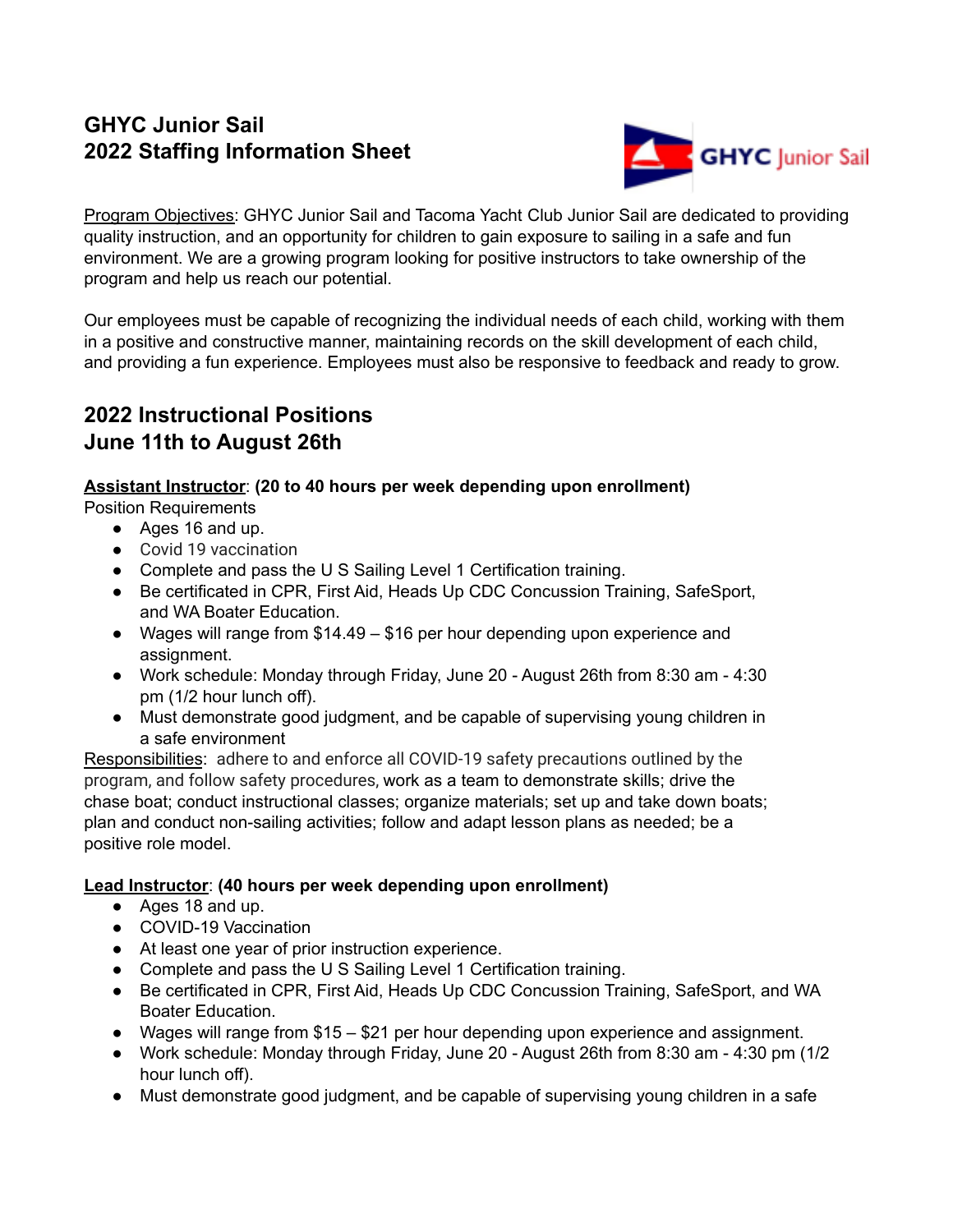#### environment.

Responsibilities: adhere to and enforce all COVID-19 safety precautions outlined by the program, and follow safety procedures, mentor younger members of staff; lead classes and monitor progress of participants; work as a team to demonstrate skills; drive the chase boat; conduct instructional classes; organize materials; set up and take down boats; plan and conduct non-sailing activities; follow and adapt lesson plans as needed; be a positive role model.

### **Head Instructor**: **(40 hours per week depending upon enrollment)**

- Ages 18 and up.
- COVID-19 Vaccination
- At least one year of prior instruction experience.
- Complete and pass the U S Sailing Level 1 Certification training.
- Be certificated in CPR, First Aid, Heads Up CDC Concussion Training, SafeSport, and WA Boater Education.
- Wages will range from \$18 \$23 per hour depending upon experience.
- Work schedule: Monday through Friday, June 20 August 26th from 8:30 am 4:30 pm (1/2 hour lunch off).
- Must demonstrate good judgment, and be capable of supervising young children in a safe environment.

Responsibilities: Oversee program administration at West Shore Marina - GHYC Junior Sail. Plan daily camp programming, manage parent communication, monitor and mentor staff, and communicate any issues to the Sailing Director. Adhere to and enforce all COVID-19 safety precautions outlined by the program, and follow safety procedures, mentor younger members of staff; lead classes and monitor progress of participants; work as a team to demonstrate skills; drive the chase boat; conduct instructional classes; organize materials; set up and take down boats; plan and conduct non-sailing activities; follow and adapt lesson plans as needed; be a positive role model.

### **2022 Laser & 420 Race Coach June 11th to September 11th GHYC Junior Sail**



Program Objectives: GHYC Junior Sail is dedicated to providing quality instruction, and an opportunity for children to gain exposure to sailing in a safe and fun environment. We are a growing program looking for positive leaders to take ownership of the program and help us reach our potential.

Our employees must be capable of recognizing the individual needs of each child, working with them in a positive and constructive manner, maintaining records on the skill development of each child, and providing a fun experience. Employees must also be responsive to feedback and ready to grow.

About our Team: Narrows Race Team, combining both GHYC Junior Sail and Tacoma Yacht Club Junior Sail, is a unique partnership between two programs overseen and supported by the GHYC Junior Sail under the leadership of the Sailing Director. The race team has four programs, Opti Green Fleet, Opti Champ, Junior Varsity and Varsity (Lasers & 420s). Our Varsity and JV programs focus on Laser, 420 and FJ sailing.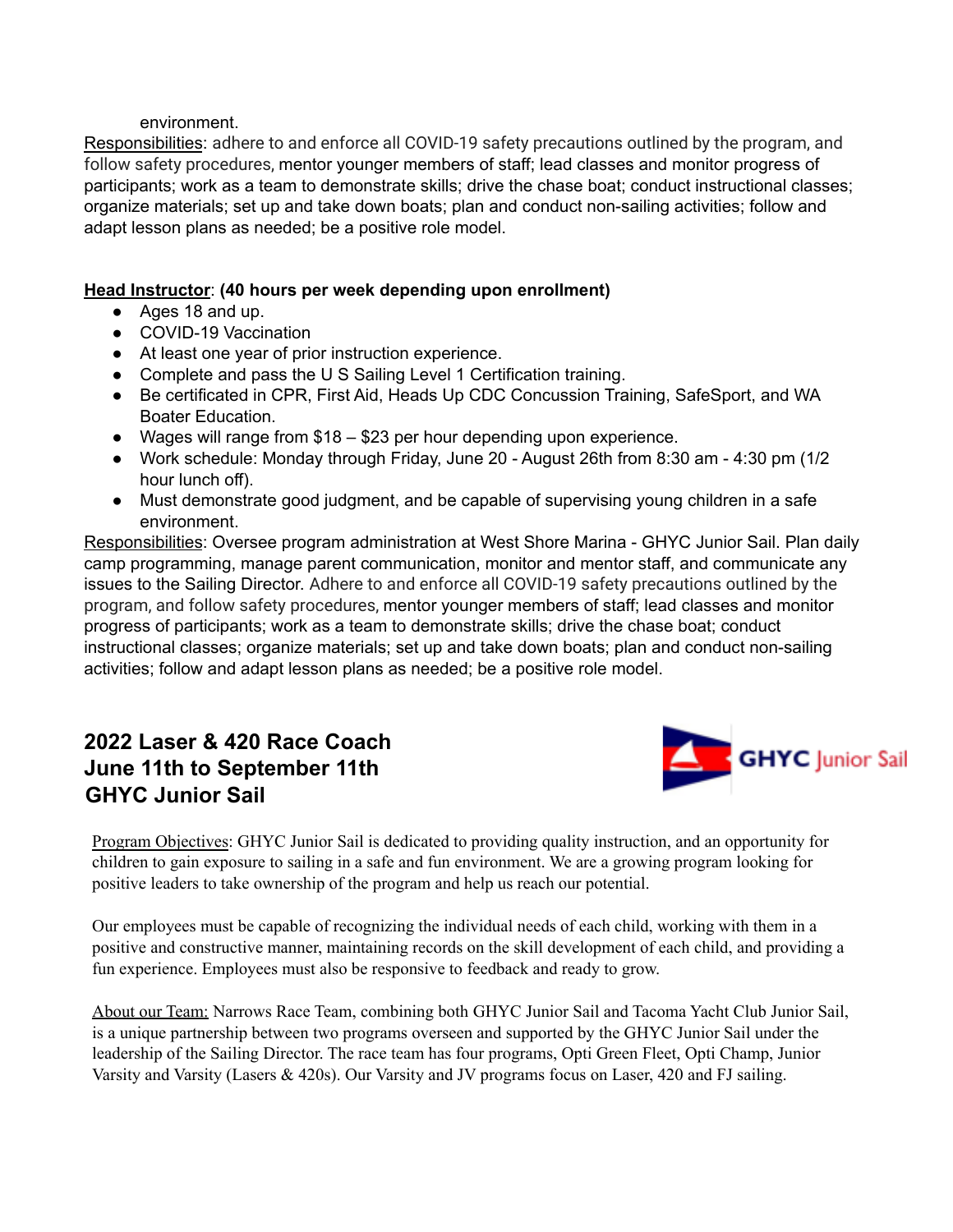Position Details

Pay: \$18 - \$25/hour depending upon experience and certifications

Hours: The coaching position is 20 hours/week of evening practices and 20 hours/week of regatta coaching (7 weeks). On weeks where no events are scheduled (6 weeks), afternoon 420 clinics are scheduled

Housing: May be available for out of town staff

#### **Minimum Qualifications:**

- US Sailing Level 2 Certification
- Be certificated in CPR, First Aid, Heads Up CDC Concussion Training, SafeSport, and WA Boater Education.
- Available Monday-Friday from 4PM 8PM & weekend events
- One year of race coaching experience
- Proof of COVID-19 vaccination

#### **Prefered Qualifications:**

- US Sailing Level 3 Certification
- Experience coaching spinnaker and trapeze 420s and Lasers
- Experience facilitating and organizing local event travel and working with parents
- 2+ years of race coaching experience

Responsibilities included within the position:

- Adhering to and enforcing all COVID-19 safety precautions outlined by the program
- Following safety procedures
- Travel to and coaching at local events
- Coordinating regatta logistics in conjunction with the Sailing Director including boat transport, sailor registration, and parent communication
- Three-Five, 3 to 4-hour NRT Varsity & JV practices each week.
- Facilitating proper upkeep of equipment and communicating issues to Sailing Director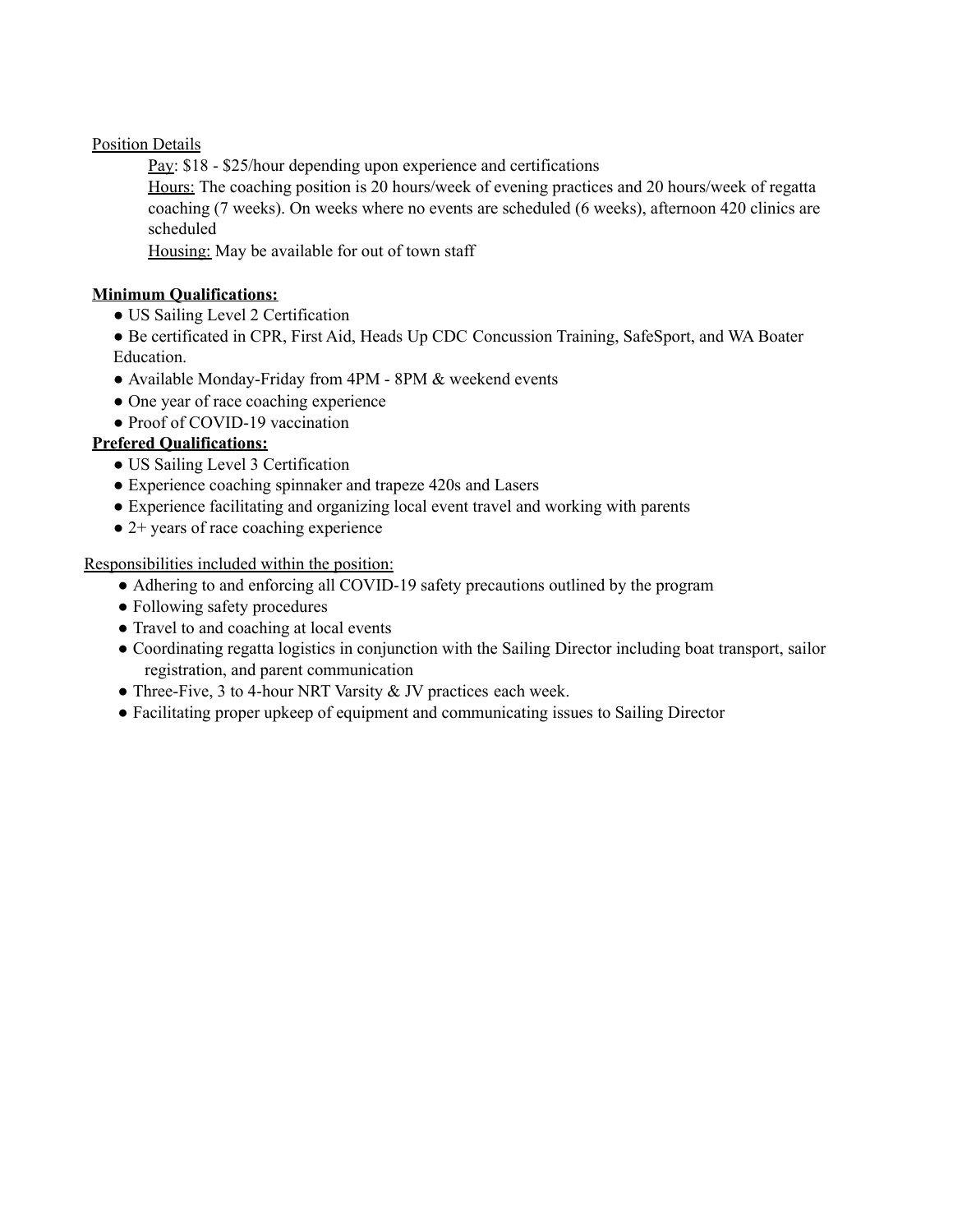|                        |                   | <b>Varsity &amp; JV Coaching Schedule</b>                           |
|------------------------|-------------------|---------------------------------------------------------------------|
|                        |                   |                                                                     |
| <b>Event Weeks</b>     | Hours / Week      | Practice/Week                                                       |
| <b>TU/TH Varsity</b>   |                   | $8 4:30 - 7:30(4-8:00)$                                             |
| M/W Junior Varsity     |                   | $8 4:30 - 7:30(4:00-8:00)$                                          |
| F Boat Loading         | 4                 |                                                                     |
| Event                  | 20                |                                                                     |
| Non-Event Weeks        |                   |                                                                     |
| 420 Clinic             |                   | 20 M-F 1:00-4:00 (12:30-4:00)                                       |
| <b>TU/TH/F Varsity</b> |                   | $12 \mid 4:30 - 7:30 \mid (4-8:00)$                                 |
| M/W Junior Varsity     |                   | $8 4:30 - 7:30(4-8:00)$                                             |
|                        |                   |                                                                     |
| June 6-10              | June 11-12        | Staff Training (11-12)                                              |
| June 13-17             | June 18-19        | <b>Staff Training Week</b>                                          |
| June 20-24             | June 25-26        | Bemis/Smyth (25-26) @ Shilshole, Seattle, WA                        |
| June 27 - July 1       | <b>July 2-3</b>   | 420 Class & Practice                                                |
| <b>July 5-8</b>        | <b>July 9-10</b>  | 420 Class & Practice                                                |
| <b>July 11-15</b>      | <b>July 16-17</b> | Clinic (12-15), Wind (16-17) @ CGRA Cascade<br>Locks, OR            |
| <b>July 18-22</b>      | <b>July 23-24</b> | Ray Jareki (23-24) @ Sail Orcas, Orcas Island,<br><b>WA</b>         |
| July 25-July 29        | <b>July 30-31</b> | Bellingham Youth Regatta @ Bellingham Yacht<br>Club, Bellingham, WA |
| Aug 1-5                | August 6-7        | 420 Class & Practice                                                |
| Aug 8-12               | August 13-14      | JAM @ Port Madison Yacht Club, Bainbridge<br>Island, WA             |
| Aug 15-19              | August 20-21      | 420 Class & Practice                                                |
| Aug 22-25              | August 27-28      | Junior Olympics @ Shilshole, Seattle, WA                            |
| Aug 29-Sept 1          | Sept. 3-4         | Clean Up Week                                                       |
| Sept 5-9               | Sept. 10-11       | Oktoberfest @ Sail Sand Point, Seattle, WA                          |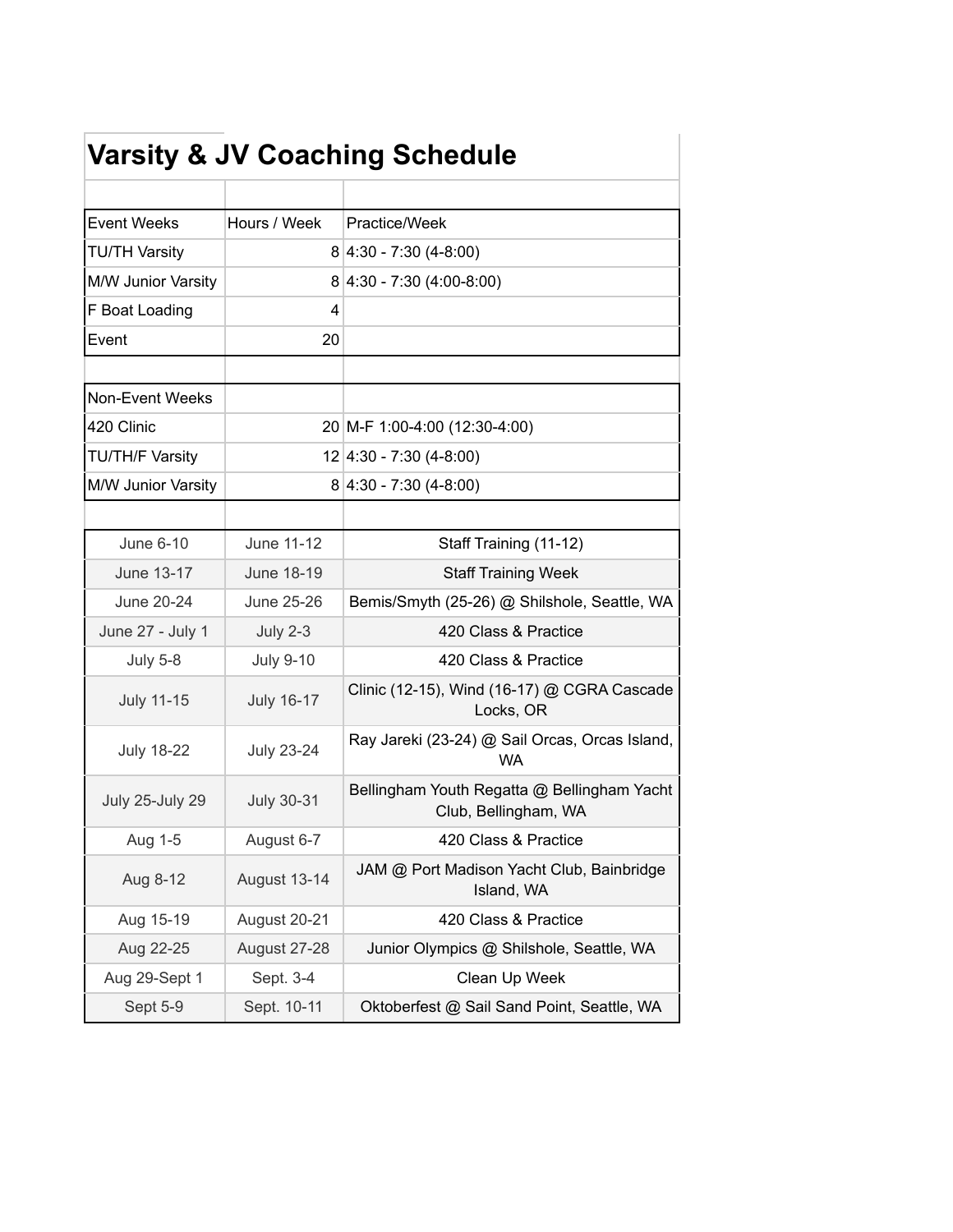# **2022 Opti Race Coach June 11th to September 11th GHYC Junior Sail**



Program Objectives: GHYC Junior Sail is dedicated to providing quality instruction, and an opportunity for children to gain exposure to sailing in a safe and fun environment. We are a growing program looking for positive leaders to take ownership of the program and help us reach our potential.

Our employees must be capable of recognizing the individual needs of each child, working with them in a positive and constructive manner, maintaining records on the skill development of each child, and providing a fun experience. Employees must also be responsive to feedback and ready to grow.

About our Team: Narrows Race Team, combining both GHYC Junior Sail and Tacoma Yacht Club Junior Sail, is a unique partnership between two programs overseen and supported by the GHYC Junior Sail under the leadership of the Sailing Director. The race team has four programs, Opti Green Fleet, Opti Champ, Junior Varsity (FJs) and Varsity (Lasers & 420s). Our Opti program utilizes our fleet of 2019-2021 Zim Race Optis.

#### Position Details

Pay: \$18 - \$20/hour depending upon experience and certifications

Hours: The coaching position is 20 hours/week of evening practices and 20 hours/week of regatta coaching (7 weeks). On weeks where no events are scheduled (6 weeks), afternoon intermediate clinics are scheduled

Housing: May be available for out of town staff

#### **Minimum Qualifications:**

- US Sailing Level 2 Certification
- Be certificated in CPR, First Aid, Heads Up CDC Concussion Training, SafeSport, and WA Boater Education. ● Available Monday-Friday from 4PM - 8PM & weekend events
- One year of race coaching experience
- Proof of COVID-19 vaccination

#### **Prefered Qualifications:**

- US Sailing Level 3 Certification
- Experience coaching spinnaker and trapeze 420s and Lasers
- Experience facilitating and organizing local event travel and working with parents
- 2+ years of race coaching experience

#### Responsibilities included within the position:

- Adhering to and enforcing all COVID-19 safety precautions outlined by the program
- Following safety procedures
- Travel to and coaching at local events
- Coordinating regatta logistics in conjunction with the Sailing Director including boat transport, sailor registration, and parent communication
- Three-Five, 3 to 4-hour NRT Opti Champ and Opti Green Fleet practices each week.
- Facilitating proper upkeep of equipment and communicating issues to Sailing Director